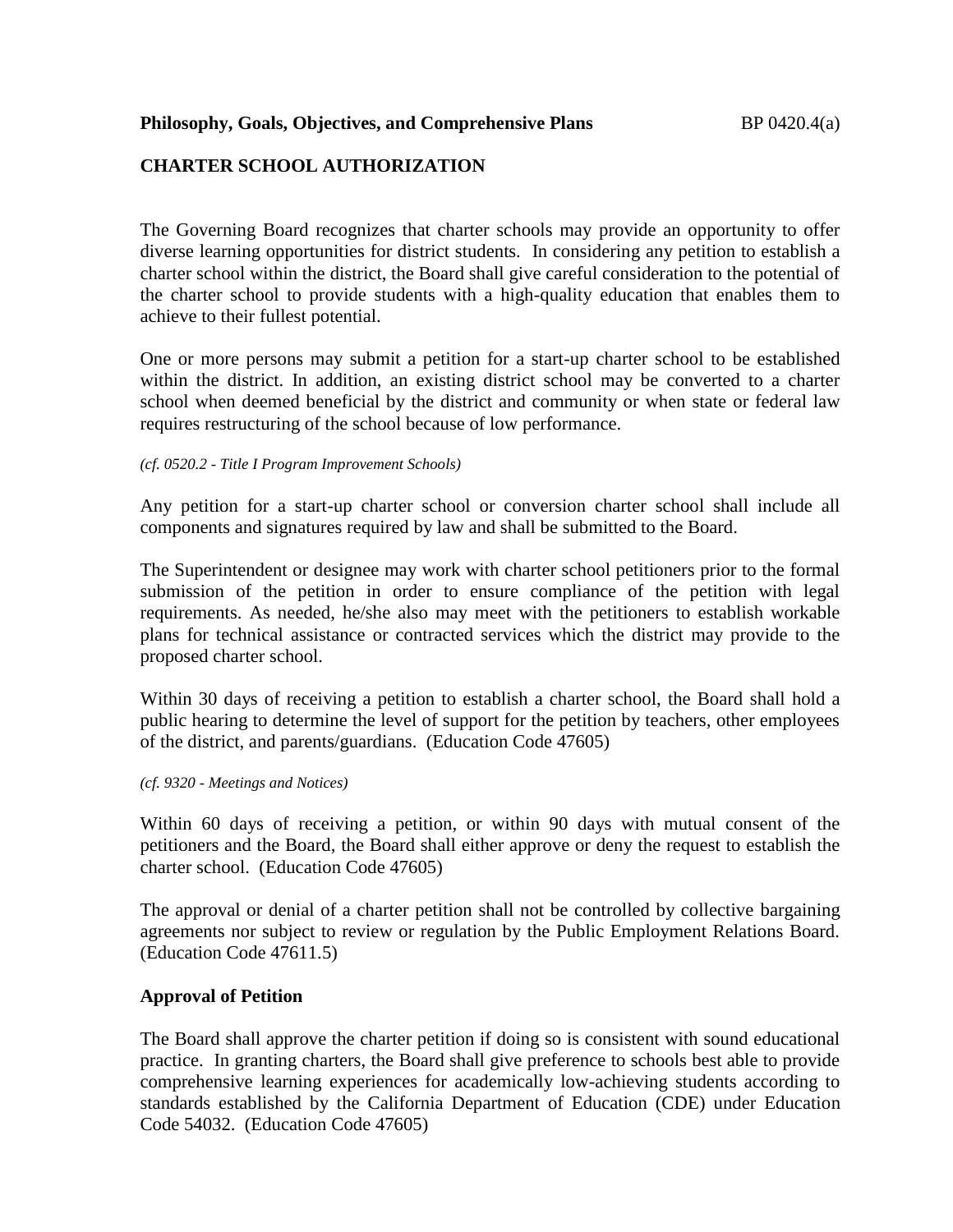The Board may initially grant a charter for a specified term not to exceed five years. (Education Code 47607)

*(cf. 0420.42 - Charter School Renewal) (cf. 0420.43 - Charter School Revocation)*

The Board shall ensure that any approved charter contains adequate processes and measures for holding the school accountable for fulfilling the terms of its charter. These shall include, but not be limited to, fiscal accountability systems, multiple measures for evaluating the educational program, and regular reports to the Board.

*(cf. 0420.41 - Charter School Oversight)*

The district shall not require any district student to attend the charter school nor shall it require any district employee to work at the charter school. (Education Code 47605)

The Board may approve one or more memoranda of understanding to clarify the financial and operational agreements between the district and the charter school. Any such memorandum of understanding shall be annually reviewed by the Board and charter school governing body and amended as necessary.

It shall be the responsibility of the petitioners to provide written notice of the Board's approval and a copy of the charter to the County Superintendent of Schools, the CDE, and the State Board of Education (SBE). (Education Code 47605)

#### **Denial of Petition**

The Board shall deny any petition to authorize the conversion of a private school to a charter school or that proposes to serve students in a grade level that is not served by the district, unless the petition proposes to serve students in all the grade levels served by the district. (Education Code 47602, 47605; 5 CCR 11965)

Any other charter petition shall be denied only if the Board presents written factual findings specific to the petition that one or more of the following conditions exist: (Education Code 47605)

- 1. The charter school presents an unsound educational program for the students to be enrolled in the charter school.
- 2. The petitioners are demonstrably unlikely to successfully implement the program set forth in the petition.
- 3. The petition does not contain the number of signatures required.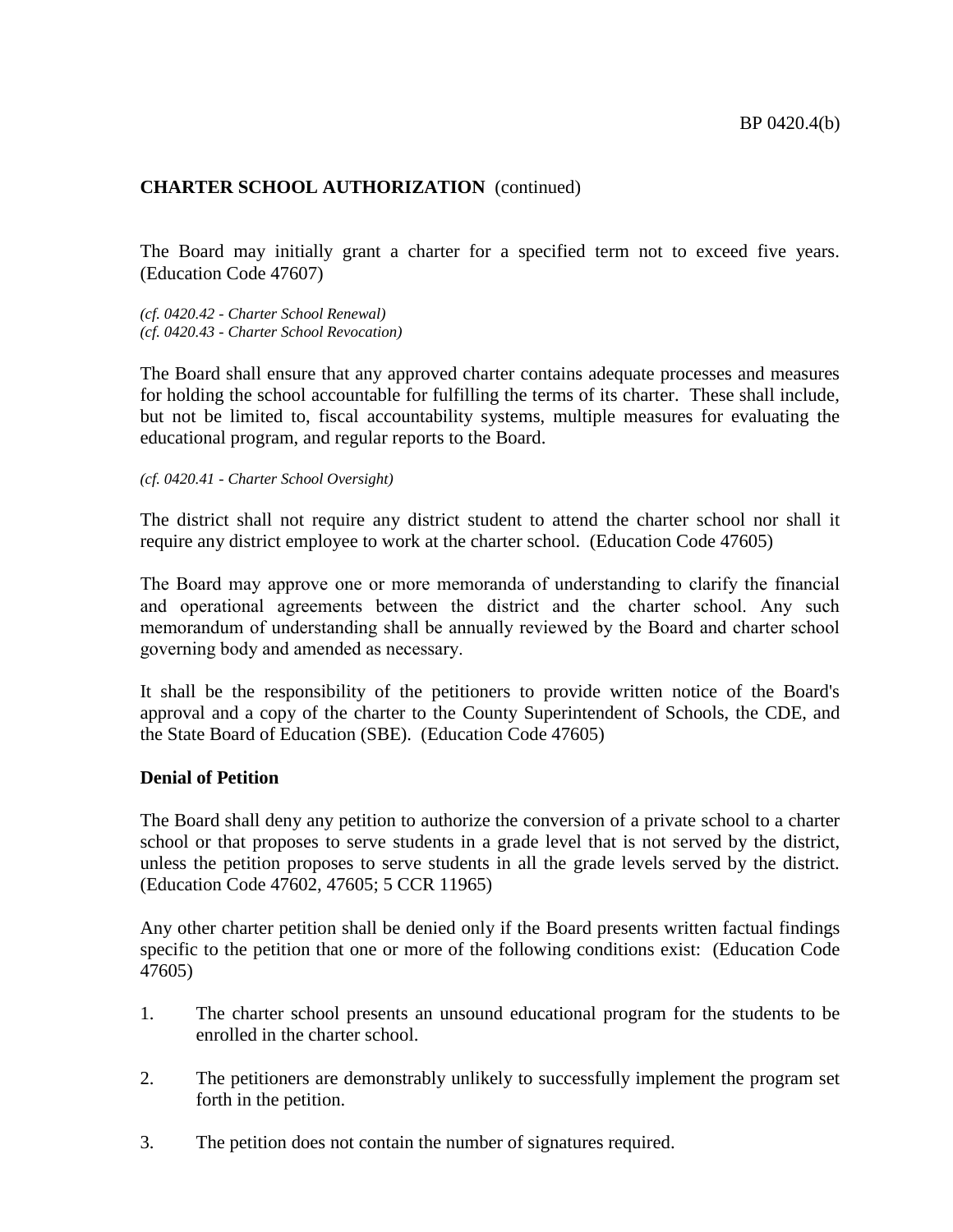- 4. The petition does not contain an affirmation of each of the conditions described in Education Code 47605(d).
- 5. The petition does not contain reasonably comprehensive descriptions of the charter provisions in Education Code 47605(b).

The Board shall not deny a petition based on the actual or potential costs of serving students with disabilities, nor shall it deny a petition solely because the charter school might enroll disabled students who reside outside the special education local plan area in which the district participates. (Education Code 47605.7, 47647)

*(cf. 0430 - Comprehensive Local Plan for Special Education)*

If the Board denies a petition, the petitioners may choose to submit the petition to the County Board of Education and, if then denied by the County Board, to the SBE. (Education Code 47605)

*Legal Reference: (see next page)*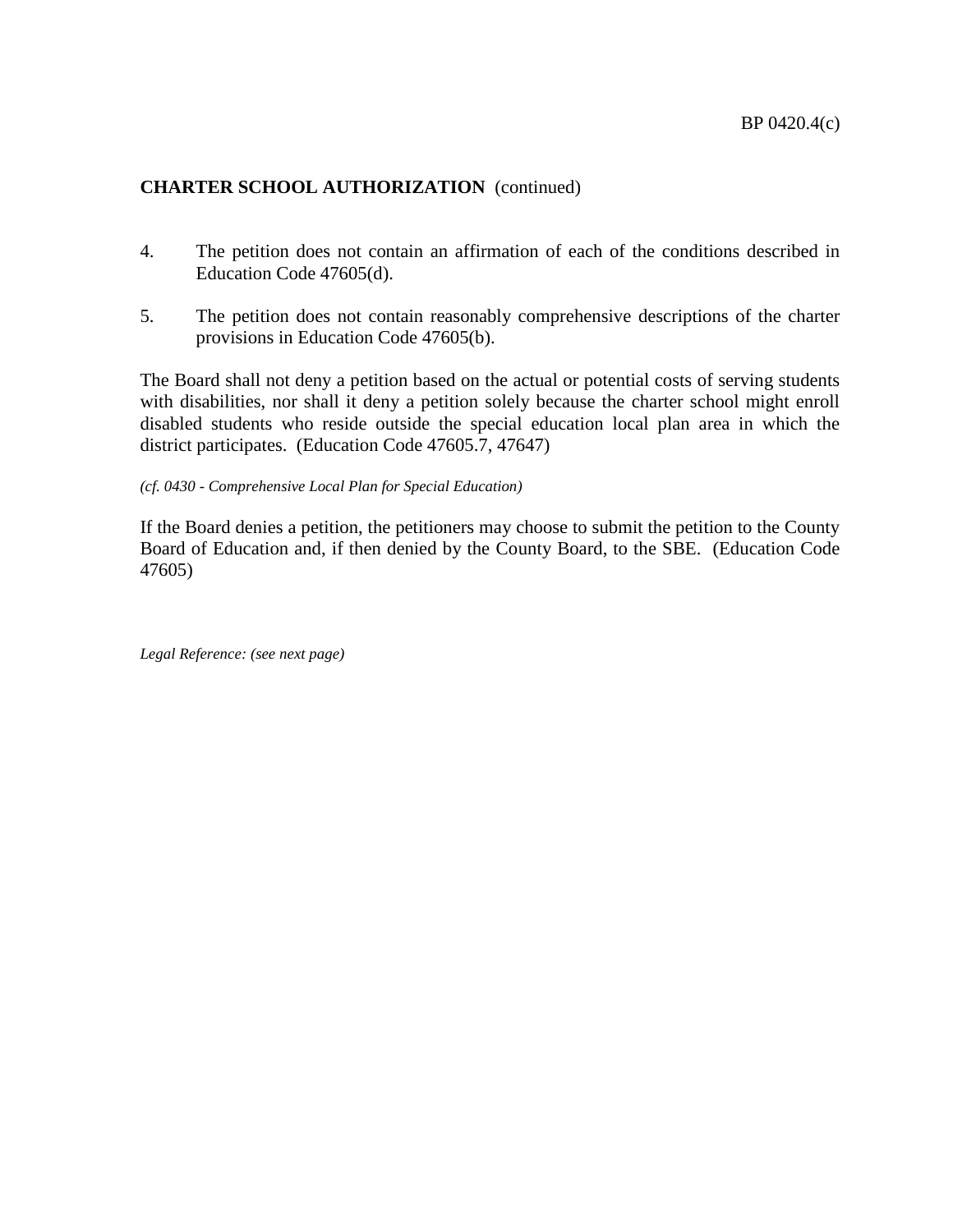*Legal Reference:*

*EDUCATION CODE 220 Nondiscrimination 17078.52-17078.66 Charter schools facility funding; state bond proceeds 17280-17317 Field Act 17365-17374 Field Act, fitness for occupancy 41365 Charter school revolving loan fund 42238.51-42238.53 Funding for charter districts 44237 Criminal record summary 44830.1 Certificated employees, conviction of a violent or serious felony 45122.1 Classified employees, conviction of a violent or serious felony 46201 Instructional minutes 47600-47616.7 Charter Schools Act of 1992 47640-47647 Special education funding for charter schools 47650-47652 Funding of charter schools 51745-51749.3 Independent study 52052 Numerically significant student subgroup, definition 53300-53303 Parent Empowerment Act 56026 Special education 56145-56146 Special education services in charter schools CORPORATIONS CODE 5110-6910 Nonprofit public benefit corporations GOVERNMENT CODE 3540-3549.3 Educational Employment Relations Act CODE OF REGULATIONS, TITLE 5 4800-4808 Parent Empowerment Act 11700.1-11705 Independent study 11960-11969 Charter schools CODE OF REGULATIONS, TITLE 24 101 et seq. California Building Standards Code UNITED STATES CODE, TITLE 20 7223-7225 Charter schools COURT DECISIONS Ridgecrest Charter School v. Sierra Sands Unified School District, (2005) 130 Cal.App.4th 986 ATTORNEY GENERAL OPINIONS 89 Ops.Cal.Atty.Gen. 166 (2006) 80 Ops.Cal.Atty.Gen. 52 (1997) 78 Ops.Cal.Atty.Gen. 297 (1995)*

*Management Resources: (see next page)*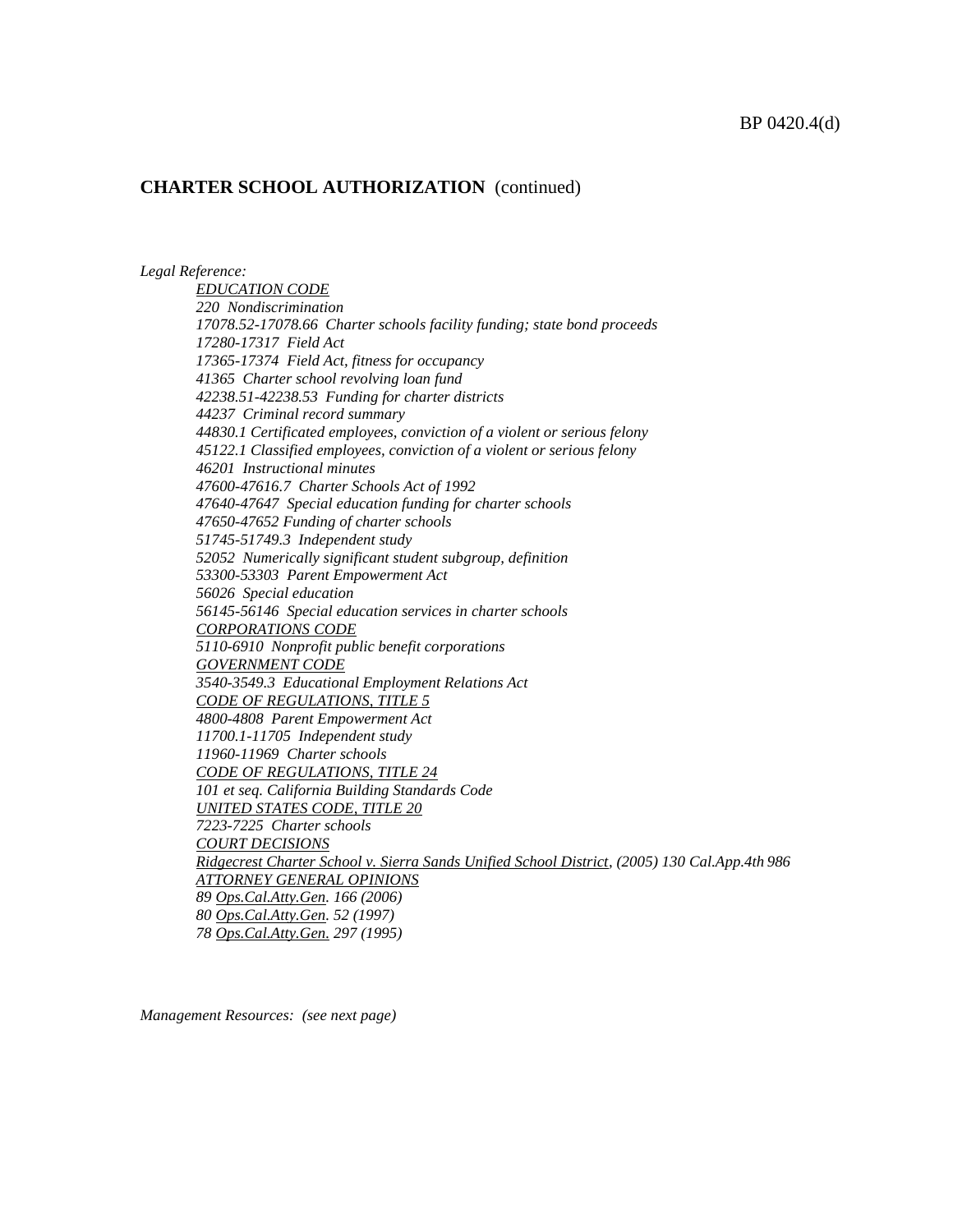*Management Resources: CSBA PUBLICATIONS The Role of the Charter School Authorizer, Online Course Charter Schools: A Guide for Governance Teams, rev. 2016 Charter School Facilities and Proposition 39: Legal Implications for School Districts, 2005 CALIFORNIA DEPARTMENT OF EDUCATION PUBLICATIONS Sample Copy of a Memorandum of Understanding Special Education and Charter Schools: Questions and Answers, September 10, 2002 U.S. DEPARTMENT OF EDUCATION GUIDANCE Charter Schools Program, July 2004 The Impact of the New Title I Requirements on Charter Schools, July 2004 WEB SITES CSBA: http://www.csba.org California Charter Schools Association: http://www.calcharters.org California Department of Education, Charter Schools: http://www.cde.ca.gov/sp/cs National Association of Charter School Authorizers: http://www.charterauthorizers.org U.S. Department of Education:* http://www.ed.gov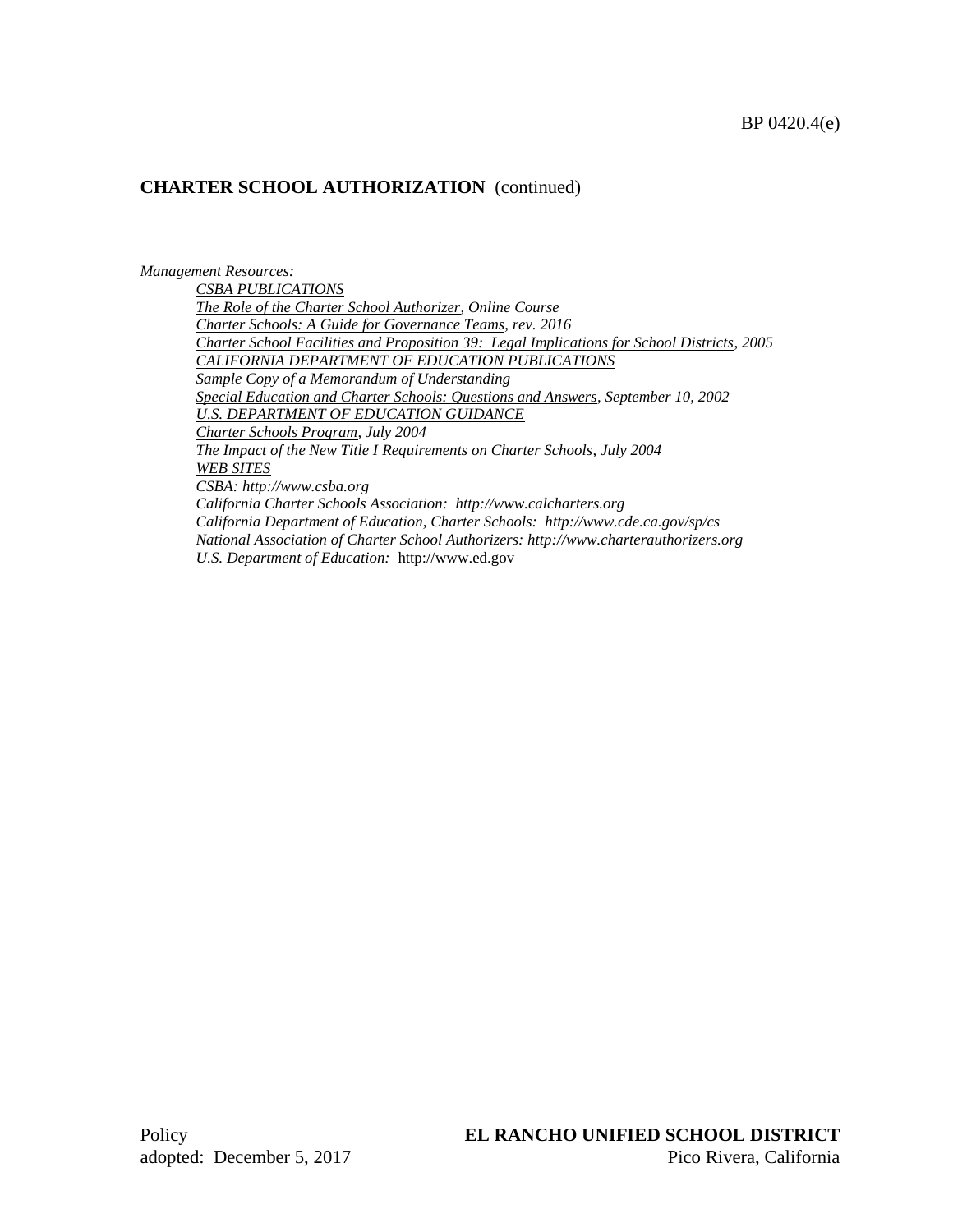**Philosophy, Goals, Objectives, and Comprehensive Plans** AR 0420.4(a)

# **CHARTER SCHOOL AUTHORIZATION**

### **Petition Signatures**

A petition for the establishment of a start-up charter school must be signed by either of the following: (Education Code 47605)

- 1. A number of parents/guardians equivalent to at least one-half of the number of students that the charter school estimates will enroll in the school for its first year of operation
- 2. A number of teachers equivalent to at least one-half of the total number of teachers that the charter school estimates will be employed at the school during its first year of operation

If the charter petition calls for an existing public school to be converted to a charter school, the petition must be signed by at least 50 percent of the permanent status teachers currently employed at the school. (Education Code 47605)

#### *(cf. 4116 - Permanent/Probationary Status)*

In circulating a petition, the petitioners shall include a prominent statement explaining that a parent/guardian's signature means that the parent/guardian is meaningfully interested in having his/her child attend the charter school or, in the case of a teacher's signature, that the teacher is meaningfully interested in teaching at the charter school. The proposed charter shall be attached to the petition. (Education Code 47605)

### **Advisory Committee**

At his/her discretion, the Superintendent or designee may establish a staff advisory committee to evaluate the completeness of a petition or the merits of a proposed educational program and to identify any concerns that should be addressed by the petitioners. The Superintendent or designee shall also consult with legal counsel, as appropriate, regarding compliance of the charter proposals with legal requirements.

### *(cf. 2230 - Representative and Deliberative Groups)*

### **Components of Charter Petition**

The charter petition shall include affirmations of the conditions described in Education Code 47605(d) as well as reasonably comprehensive descriptions of: (Education Code 47605, 47611.5)

1. The educational program of the school, designed, among other things, to identify those whom the school is attempting to educate, what it means to be an "educated person" in the 21st century, and how learning best occurs. The goals identified in that program shall include the objective of enabling students to become self-motivated, competent, and lifelong learners.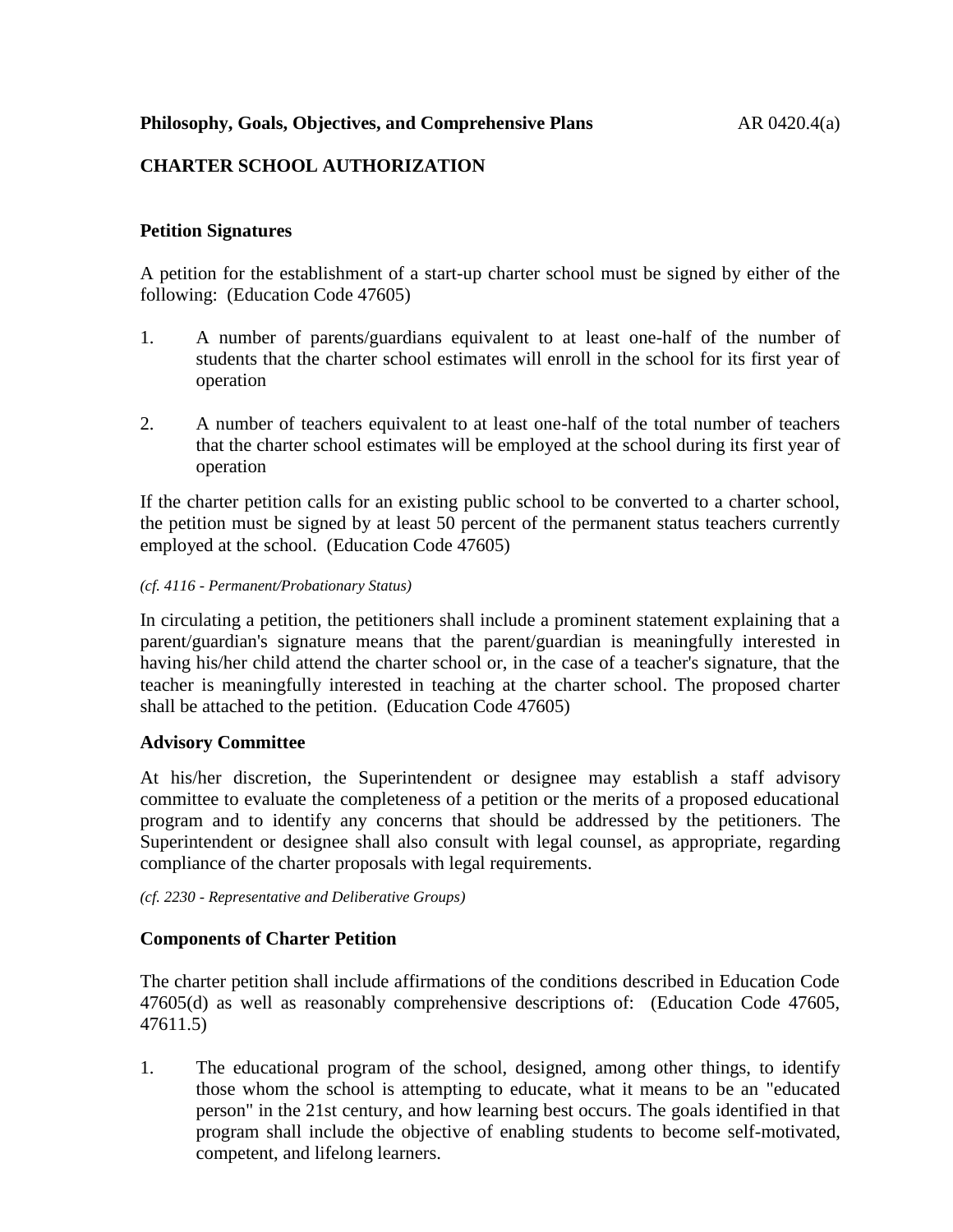The petition shall include a description of annual goals for all students and for each numerically significant subgroup of students identified pursuant to Education Code 52052, including ethnic subgroups, socioeconomically disadvantaged students, English learners, students with disabilities, foster youth, and homeless students. These goals shall be aligned with the state priorities listed in Education Code 52060 that apply to the grade levels served or the nature of the program operated by the charter school. The petition also shall describe specific annual actions to achieve those goals. The petition may identify additional priorities established by the charter school, goals aligned with those priorities, and specific annual actions to achieve those goals.

*(cf. 0420.41 - Charter School Oversight)*

*(cf. 0460 - Local Control and Accountability Plan)*

If the proposed school will serve high school students, the petition shall describe the manner in which the charter school will inform parents/guardians about the transferability of courses to other public high schools and the eligibility of courses to meet college entrance requirements. Courses offered by the charter school that are accredited by the Western Association of Schools and Colleges may be considered transferable, and courses approved by the University of California or the California State University as creditable under the "a-g" admissions criteria may be considered to meet college entrance requirements.

- 2. The measurable student outcomes identified for use by the charter school. *Student outcomes* means the extent to which all students of the school demonstrate that they have attained the skills, knowledge, and attitudes specified as goals in the school's educational program, including outcomes that address increases in student academic achievement both schoolwide and for each numerically significant subgroup of students served by the charter school. The student outcomes shall align with the state priorities identified in Education Code 52060 that apply for the grade levels served or the nature of the program operated by the charter school.
- 3. The method by which student progress in meeting the identified student outcomes is to be measured. To the extent practicable, the method for measuring student outcomes for state priorities shall be consistent with the way information is reported on a school accountability report card.

#### *(cf. 0510 - School Accountability Report Card)*

- 4. The governance structure of the school, including, but not limited to, the process to be followed by the school to ensure parent/guardian involvement.
- 5. The qualifications to be met by individuals to be employed by the school.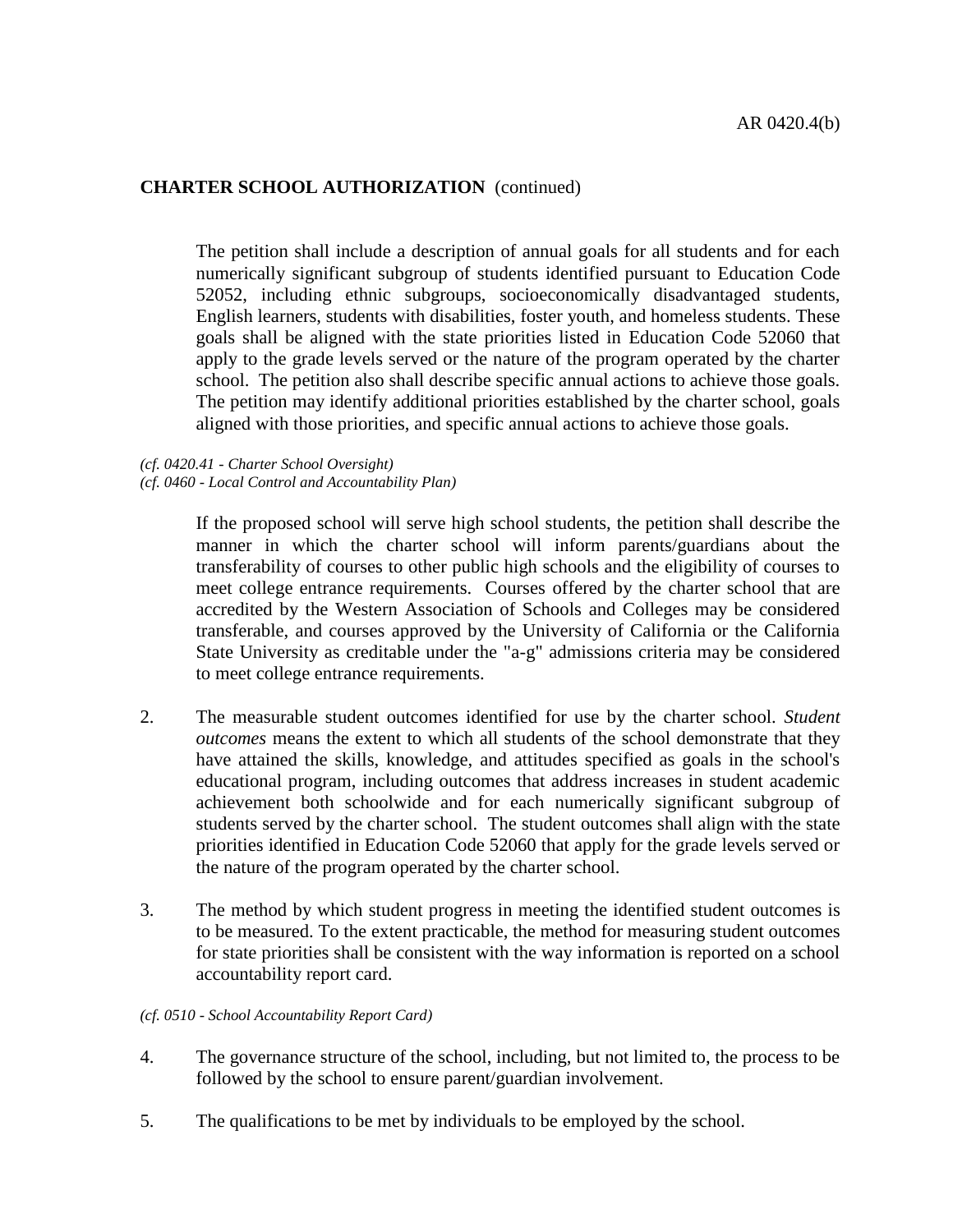- 6. The procedures that the school will follow to ensure the health and safety of students and staff, including the requirement that each school employee furnish the school with a criminal record summary as described in Education Code 44237.
- 7. The means by which the school will achieve a racial and ethnic balance among its students that is reflective of the general population residing within the district's territorial jurisdiction.
- 8. Admission requirements, if applicable.
- 9. The manner in which annual, independent financial audits shall be conducted, which shall employ generally accepted accounting principles, and the manner in which audit exceptions and deficiencies shall be resolved to the Governing Board's satisfaction.
- 10. The procedures by which students can be suspended or expelled.
- 11. The manner by which staff members of the charter school will be covered by the State Teachers' Retirement System, the Public Employees' Retirement System, or federal social security.
- 12. The public school attendance alternatives for students residing within the district who choose to not attend the charter school.
- 13. A description of the rights of any district employee upon leaving district employment to work in the charter school and of any rights of return to the district after employment at the charter school.
- 14. The procedures to be followed by the charter school and the Board to resolve disputes relating to charter provisions.
- 15. A declaration as to whether or not the charter school shall be deemed the exclusive public school employer of the school's employees for purposes of collective bargaining under Government Code 3540-3549.3.
- 16. The procedures to be used if the charter school closes, including, but not limited to: (5 CCR 11962)
	- a. Designation of a responsible entity to conduct closure-related activities.
	- b. Notification to parents/guardians, the Board, the county office of education, the special education local plan area in which the school participates, the retirement systems in which the school's employees participate, and the California Department of Education, providing at least the following information: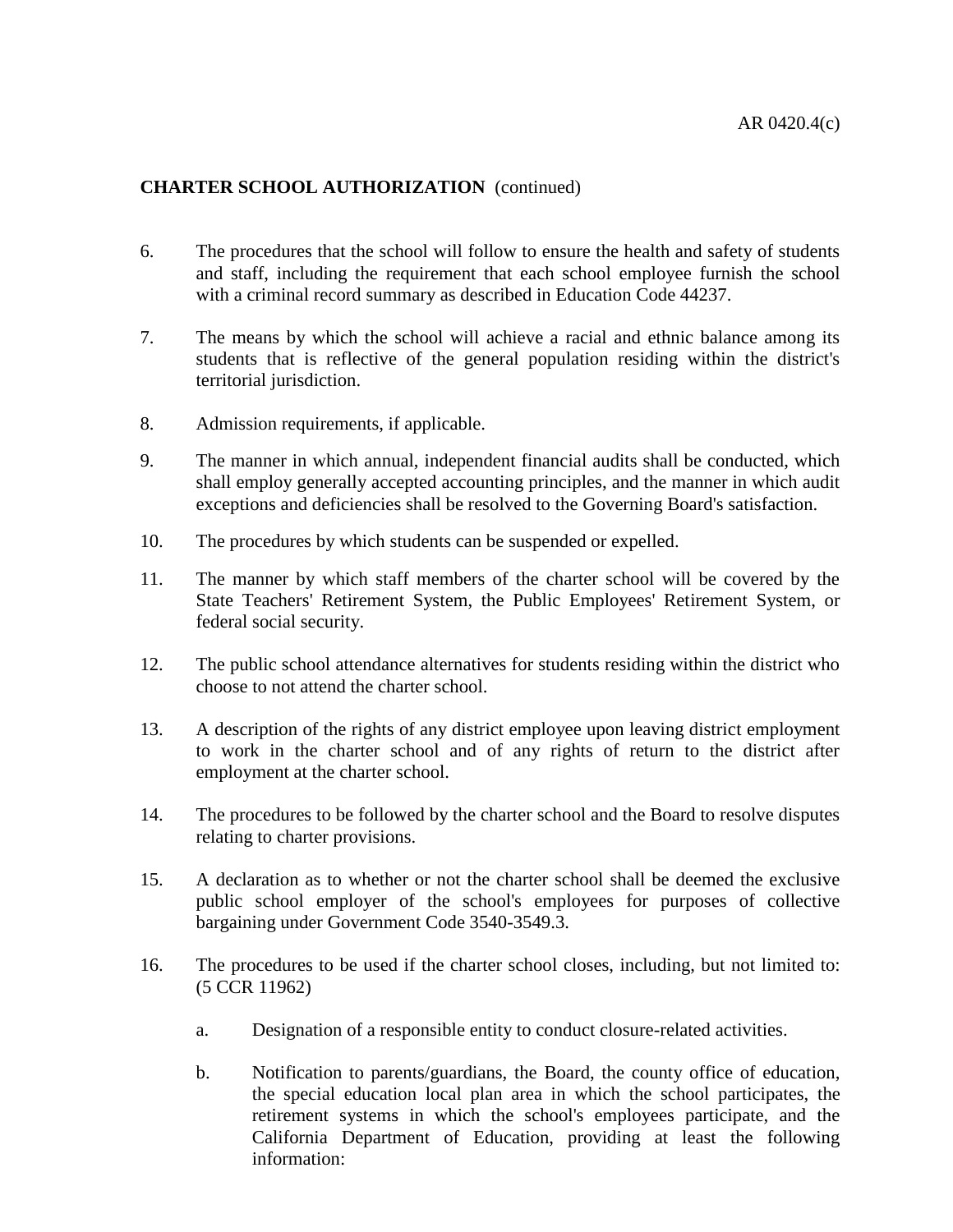- (1) The effective date of the closure.
- (2) The name(s) and contact information of the person(s) to whom reasonable inquiries may be made regarding the closure.
- (3) The students' districts of residence.
- (4) The manner in which parents/guardians may obtain copies of student records, including specific information on completed courses and credits that meet graduation requirements.
- c. Provision of a list of students at each grade level, the classes they have completed, and their districts of residence to the responsible entity designated in accordance with item #16a above.
- d. Transfer and maintenance of all student records, all state assessment results, and any special education records to the custody of the responsible entity designated in accordance with item #16a above, except for records and/or assessment results that the charter may require to be transferred to a different entity.
- e. Transfer and maintenance of personnel records in accordance with applicable law.
- f. Completion of an independent final audit within six months after the closure of the school that includes an accounting of all financial assets and liabilities pursuant to 5 CCR 11962 and an assessment of the disposition of any restricted funds received by or due to the school.
- g. Disposal of any net assets remaining after all liabilities of the school have been paid or otherwise addressed pursuant to 5 CCR 11962.
- h. Completion and filing of any annual reports required pursuant to Education Code 47604.33.
- i. Identification of funding for the activities identified in item #16a-h above.

Charter school petitioners shall provide information to the Board regarding the proposed operation and potential effects of the school, including, but not limited to: (Education Code 47605)